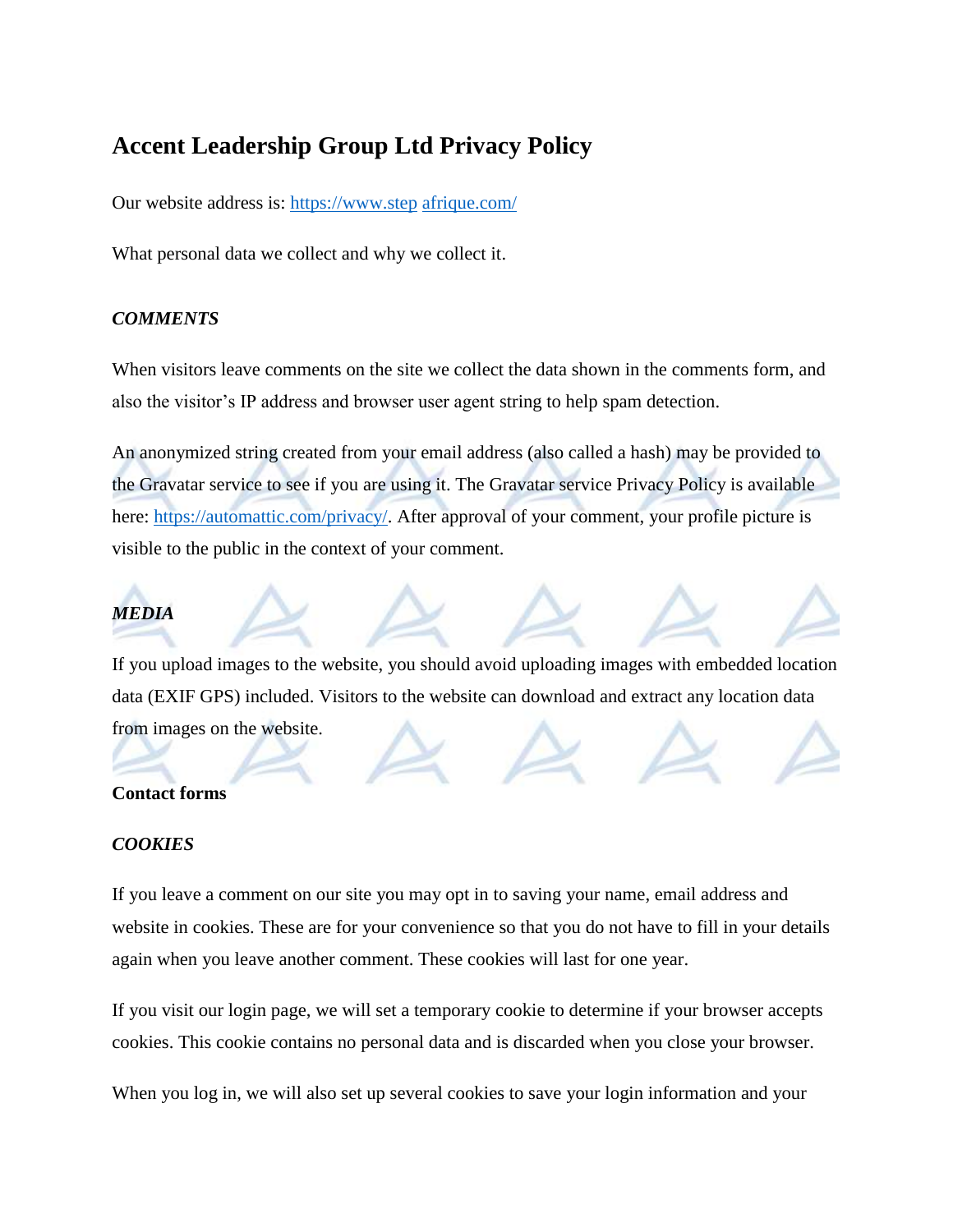screen display choices. Login cookies last for two days, and screen options cookies last for a year. If you select *"Remember Me"*, your login will persist for two weeks. If you log out of your account, the login cookies will be removed.

If you edit or publish an article, an additional cookie will be saved in your browser. This cookie includes no personal data and simply indicates the post ID of the article you just edited. It expires after 1 day.

### *EMBEDDED CONTENT FROM OTHER WEBSITES*

Articles on this site may include embedded content (e.g. videos, images, articles, etc.). Embedded content from other websites behaves in the exact same way as if the visitor has visited the other website.

These websites may collect data about you, use cookies, embed additional third-party tracking, and monitor your interaction with that embedded content, including tracking your interaction with the embedded content if you have an account and are logged in to that website.

#### *ANALYTICS*

How long we retain your data

If you leave a comment, the comment and its metadata are retained indefinitely. This is so we can recognize and approve any follow-up comments automatically instead of holding them in a moderation queue.

For users that register on our website (if any), we also store the personal information they provide in their user profile. All users can see, edit, or delete their personal information at any time (except they cannot change their username). Website administrators can also see and edit that information.

#### *What rights you have over your data*

If you have an account on this site, or have left comments, you can request to receive an exported file of the personal data we hold about you, including any data you have provided to us. You can